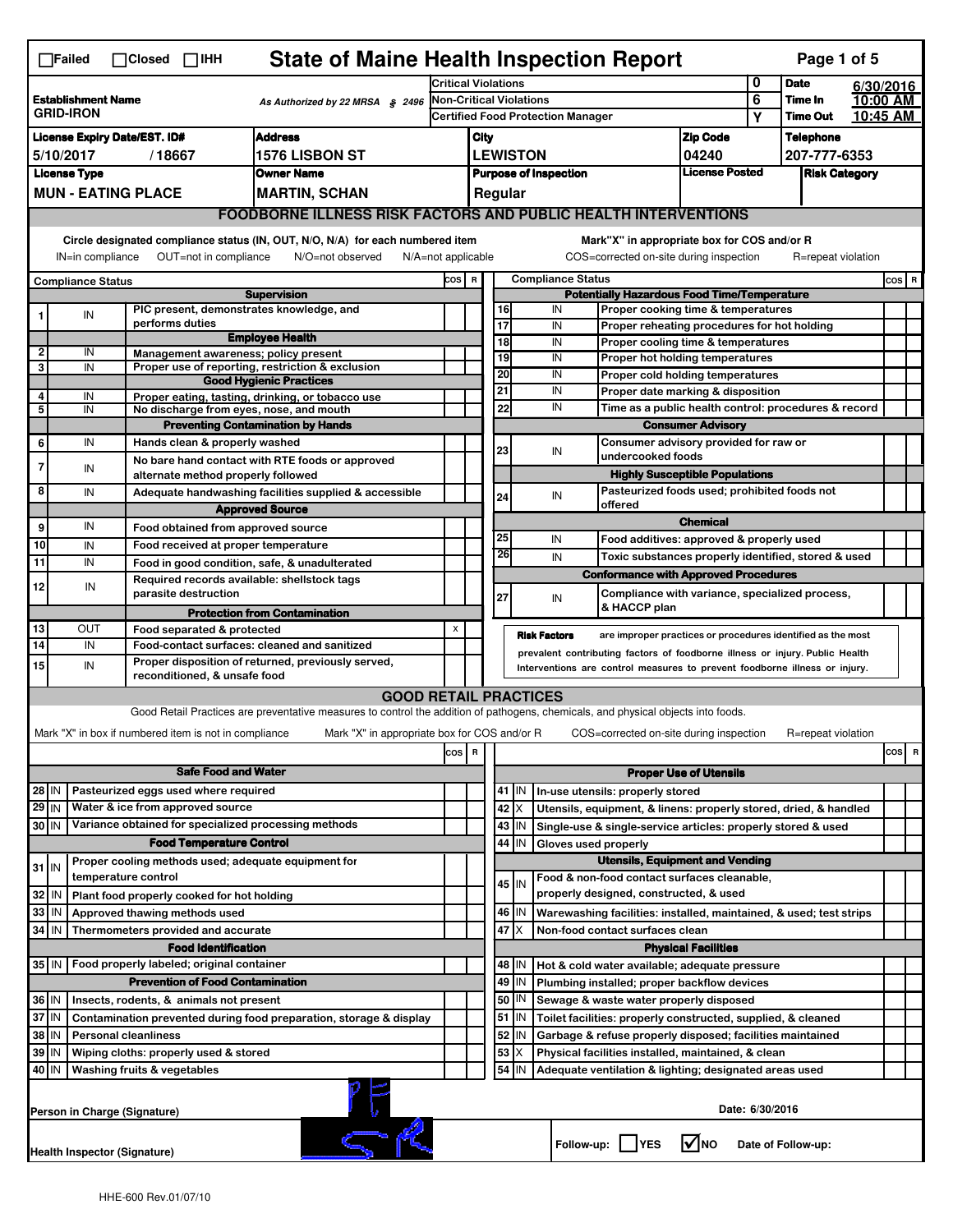|                                                     |                                  | <b>State of Maine Health Inspection Report</b> | Page 2 of 5  |                   |                                  |
|-----------------------------------------------------|----------------------------------|------------------------------------------------|--------------|-------------------|----------------------------------|
| <b>Establishment Name</b>                           | As Authorized by 22 MRSA § 2496  | 6/30/2016<br>Date                              |              |                   |                                  |
| <b>GRID-IRON</b>                                    |                                  |                                                |              |                   |                                  |
| License Expiry Date/EST. ID#<br>/18667<br>5/10/2017 | <b>Address</b><br>1576 LISBON ST | City / State<br><b>LEWISTON</b>                | /ME          | Zip Code<br>04240 | <b>Telephone</b><br>207-777-6353 |
|                                                     |                                  | <b>Temperature Observations</b>                |              |                   |                                  |
| Location                                            | <b>Temperature</b>               |                                                | <b>Notes</b> |                   |                                  |
| cooler                                              | 40                               |                                                |              |                   |                                  |
|                                                     |                                  |                                                |              |                   |                                  |
| coleslaw                                            | 41                               |                                                |              |                   |                                  |
|                                                     |                                  |                                                |              |                   |                                  |
| hot water                                           | 110 plus                         |                                                |              |                   |                                  |
|                                                     |                                  |                                                |              |                   |                                  |
| sandwich bar                                        | 35                               |                                                |              |                   |                                  |
|                                                     |                                  |                                                |              |                   |                                  |
| cooler                                              | 38                               |                                                |              |                   |                                  |
|                                                     |                                  |                                                |              |                   |                                  |

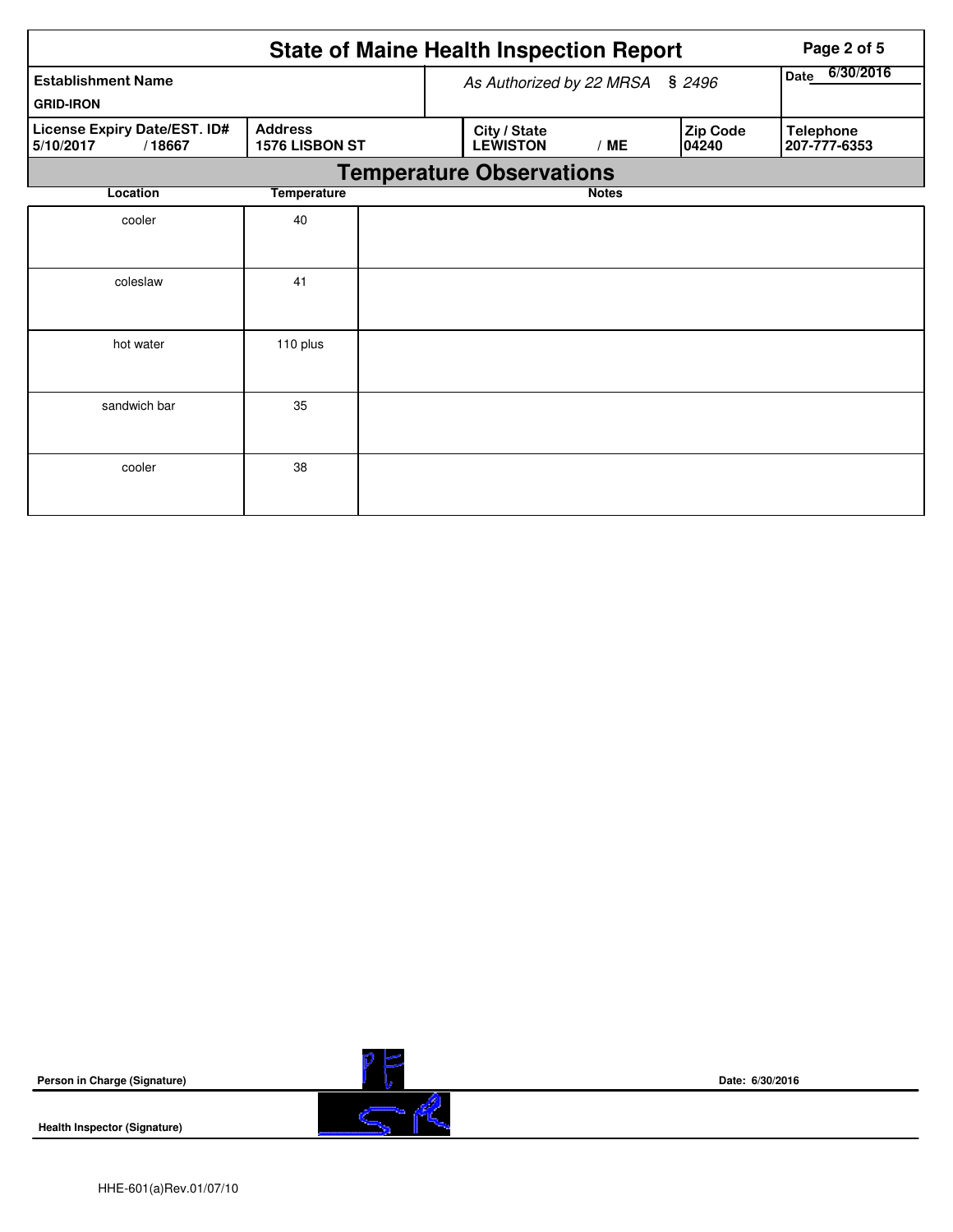|                                                                                                                                                                                   |                                  | <b>State of Maine Health Inspection Report</b>                                                                                                     |           |                          | Page 3 of 5              |
|-----------------------------------------------------------------------------------------------------------------------------------------------------------------------------------|----------------------------------|----------------------------------------------------------------------------------------------------------------------------------------------------|-----------|--------------------------|--------------------------|
| <b>Establishment Name</b>                                                                                                                                                         |                                  |                                                                                                                                                    |           |                          | 6/30/2016<br><b>Date</b> |
| <b>GRID-IRON</b>                                                                                                                                                                  |                                  |                                                                                                                                                    |           |                          |                          |
| License Expiry Date/EST. ID#<br>5/10/2017<br>/18667                                                                                                                               | <b>Address</b><br>1576 LISBON ST | City / State<br><b>LEWISTON</b>                                                                                                                    | <b>ME</b> | <b>Zip Code</b><br>04240 |                          |
|                                                                                                                                                                                   |                                  | <b>Observations and Corrective Actions</b>                                                                                                         |           |                          |                          |
|                                                                                                                                                                                   |                                  | Violations cited in this report must be corrected within the time frames below, or as stated in sections<br>8-405.11 and 8-406.11 of the Food Code |           |                          |                          |
| 13: 3-302.11.(A).(1).(A): N: Raw Ready-to-Eat food not protected from cross contamination from raw animal foods during storage, preparation, holding,<br>or display.              |                                  |                                                                                                                                                    |           |                          |                          |
| INSPECTOR NOTES: raw burger above cooked pasta-corretced on site                                                                                                                  |                                  |                                                                                                                                                    |           |                          |                          |
| 42: 4-901.11.(A): N: Equipment and utensils not being dried properly.                                                                                                             |                                  |                                                                                                                                                    |           |                          |                          |
| INSPECTOR NOTES: air dry glasses                                                                                                                                                  |                                  |                                                                                                                                                    |           |                          |                          |
| 47: 4-602.13: N: Non-food contact surfaces are not cleaned at a frequency necessary to preclude accumulation of soil residues.                                                    |                                  |                                                                                                                                                    |           |                          |                          |
| INSPECTOR NOTES: clean beer cooler-door seal                                                                                                                                      |                                  |                                                                                                                                                    |           |                          |                          |
| 53: 6-101.11.(A): N: Indoor surfaces are not properly constructed as to be smooth, durable, and easily cleanable or constructed of nonabsorbent material<br>in areas of moisture. |                                  |                                                                                                                                                    |           |                          |                          |
| INSPECTOR NOTES: paint doors kitchen                                                                                                                                              |                                  |                                                                                                                                                    |           |                          |                          |
| 53: 6-201.11: N: Floors, walls, and ceilings are not smooth and easily cleanable.                                                                                                 |                                  |                                                                                                                                                    |           |                          |                          |
| INSPECTOR NOTES: install flooring edges of walls bar area                                                                                                                         |                                  |                                                                                                                                                    |           |                          |                          |
| 53: 6-501.12: N: The physical facilities are not clean.                                                                                                                           |                                  |                                                                                                                                                    |           |                          |                          |
| INSPECTOR NOTES: clean floor edges kitchen area                                                                                                                                   |                                  |                                                                                                                                                    |           |                          |                          |
|                                                                                                                                                                                   |                                  |                                                                                                                                                    |           |                          |                          |
|                                                                                                                                                                                   |                                  |                                                                                                                                                    |           |                          |                          |
|                                                                                                                                                                                   |                                  |                                                                                                                                                    |           |                          |                          |
|                                                                                                                                                                                   |                                  |                                                                                                                                                    |           |                          |                          |
|                                                                                                                                                                                   |                                  |                                                                                                                                                    |           |                          |                          |
|                                                                                                                                                                                   |                                  |                                                                                                                                                    |           |                          |                          |
|                                                                                                                                                                                   |                                  |                                                                                                                                                    |           |                          |                          |
|                                                                                                                                                                                   |                                  |                                                                                                                                                    |           |                          |                          |
|                                                                                                                                                                                   |                                  |                                                                                                                                                    |           |                          |                          |

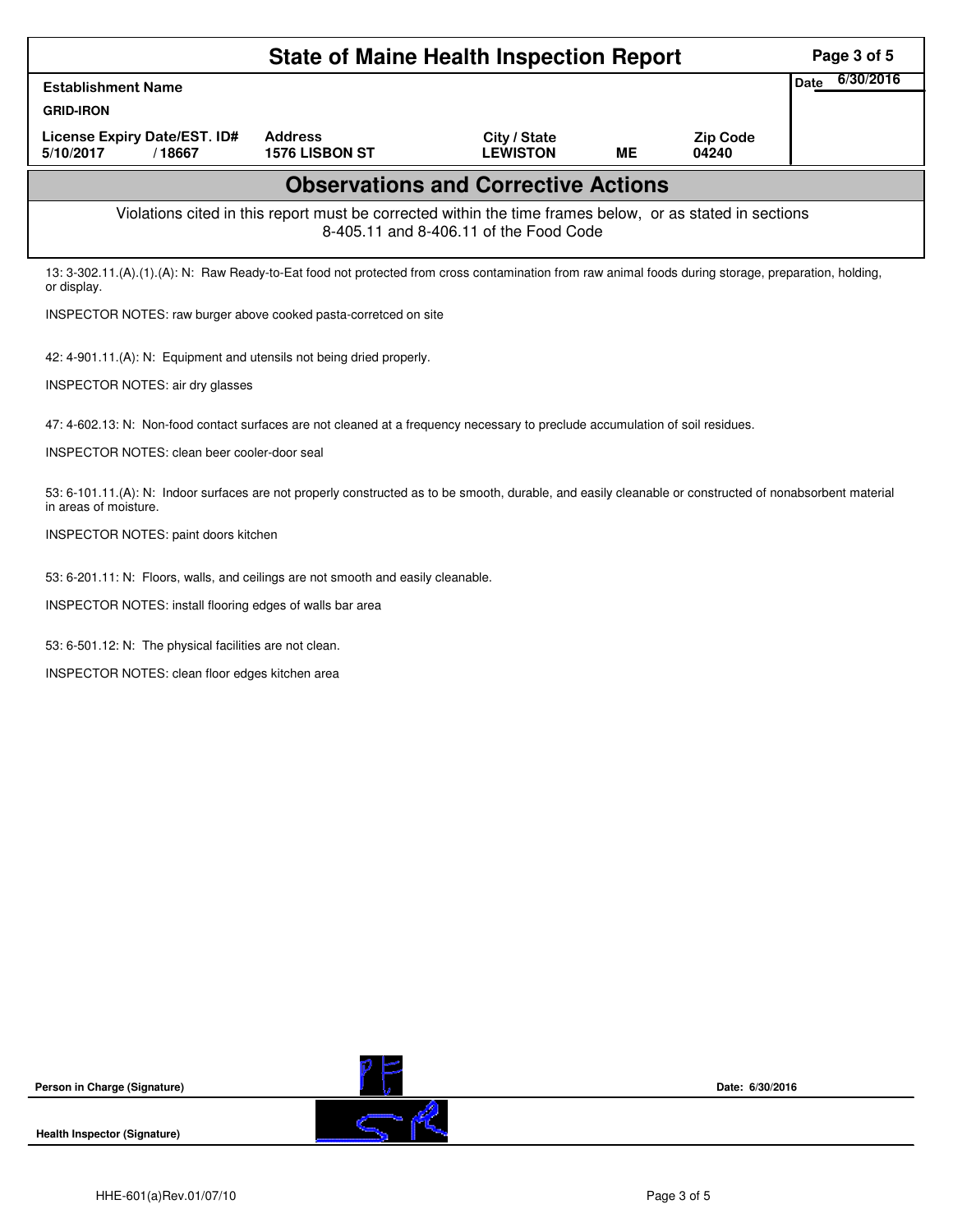|                                                     | Page 4 of 5                             |                                 |    |                          |  |  |  |  |
|-----------------------------------------------------|-----------------------------------------|---------------------------------|----|--------------------------|--|--|--|--|
| <b>Establishment Name</b>                           | 6/30/2016<br><b>Date</b>                |                                 |    |                          |  |  |  |  |
| <b>GRID-IRON</b>                                    |                                         |                                 |    |                          |  |  |  |  |
| License Expiry Date/EST. ID#<br>5/10/2017<br>/18667 | <b>Address</b><br><b>1576 LISBON ST</b> | City / State<br><b>LEWISTON</b> | MЕ | <b>Zip Code</b><br>04240 |  |  |  |  |
| <b>Inspection Notes</b>                             |                                         |                                 |    |                          |  |  |  |  |

# DHHS Blurb attached:Certified Food Protection Manager

Unless directed otherwise, all Eating Establishments are required to submit a copy of their Certified Food Protection Manager (CFPM) certificate. A CFPM must be hired within 90 days of a new eating establishment opening or when a CFPM leaves employment. For a list of CFPM courses and trainers go to http://www.maine.gov/healthinspection/training.htm

Please provide a copy of this certification(s) to your inspector  $\lceil$  Susan Reny  $\rceil$  by emailing to

[ sreny@lewistonmaine.gov ] or faxing to 207-795-5071. A copy may also be sent to Carol Gott, Health Inspection Program, 286 Water St. 3rd Floor, Augusta, ME 04333 or carol.gott@maine.gov.

Please include the name of your establishment and the establishment ID# with your certification(s).

#### 2013 Maine Food Code Adoption

The Maine Food Code was adopted in October of 2013. Please refer to our website for a copy,

http://www.maine.gov/healthinspection. Following are a few of the major changes:

• No Bare Hand Contact with Ready-To-Eat Food. Handlers are required to use gloves, utensils, deli papers, etc., to avoid bare hand contact with ready-to-eat food;

- Establishments must have clean-up procedures for employees to follow following vomiting and diarrheal events;
	- Responsibilities of the person in charge for ill employees (exclusions and restrictions); and,
- Date marking of Ready-to-eat potentially hazardous foods.

### Violation Correction Timeframe

Critical violations should be corrected on site, but in any event, within 10 days. The licensee must contact the inspector when the critical violation has been addressed at 207-( 513-3125 Ext 3224 ) or email ( sreny@lewistonmaine.gov ). Non-critical violations must be corrected within 30 days. Failure to satisfactorily correct these violations before the follow-up inspection may result in enforcement proceedings by the Department to include fines and penalties, which are outlined in Sections 7, 8 and 9 of the Rules Relating to the Administration and Enforcement of Establishments Licensed by the Health Inspection Program available at http://www.maine.gov/healthinspection. License renewals can be denied if violations are not corrected within the noted timeframes.

## C= Critical violation and NC= Non-critical violation

"Critical violation" means a provision of the Food Code that, if in non-compliance, is more likely than other violations to contribute to food contamination, illness or environmental health hazard.

#### Additional Inspection Fee

License fees provide for two inspections per year. When additional inspections are required, the Department may charge an additional \$100 fee to cover the costs of each additional inspection or visit.

#### Document Retention/Posting

Pursuant to the Maine Food Code, the establishment's current license must be displayed. In addition, a sign or placard must be posted in a conspicuous area notifying consumers that a copy of the most recent inspection report is available upon request. CFPM certificates must be posted in a conspicuous area and must be available to the Department upon request.

## 15 games total

CFPM Schan Martin exp 4/2/2018 20844362

Note: dishwashing area being renovated this year new equipment being installed.